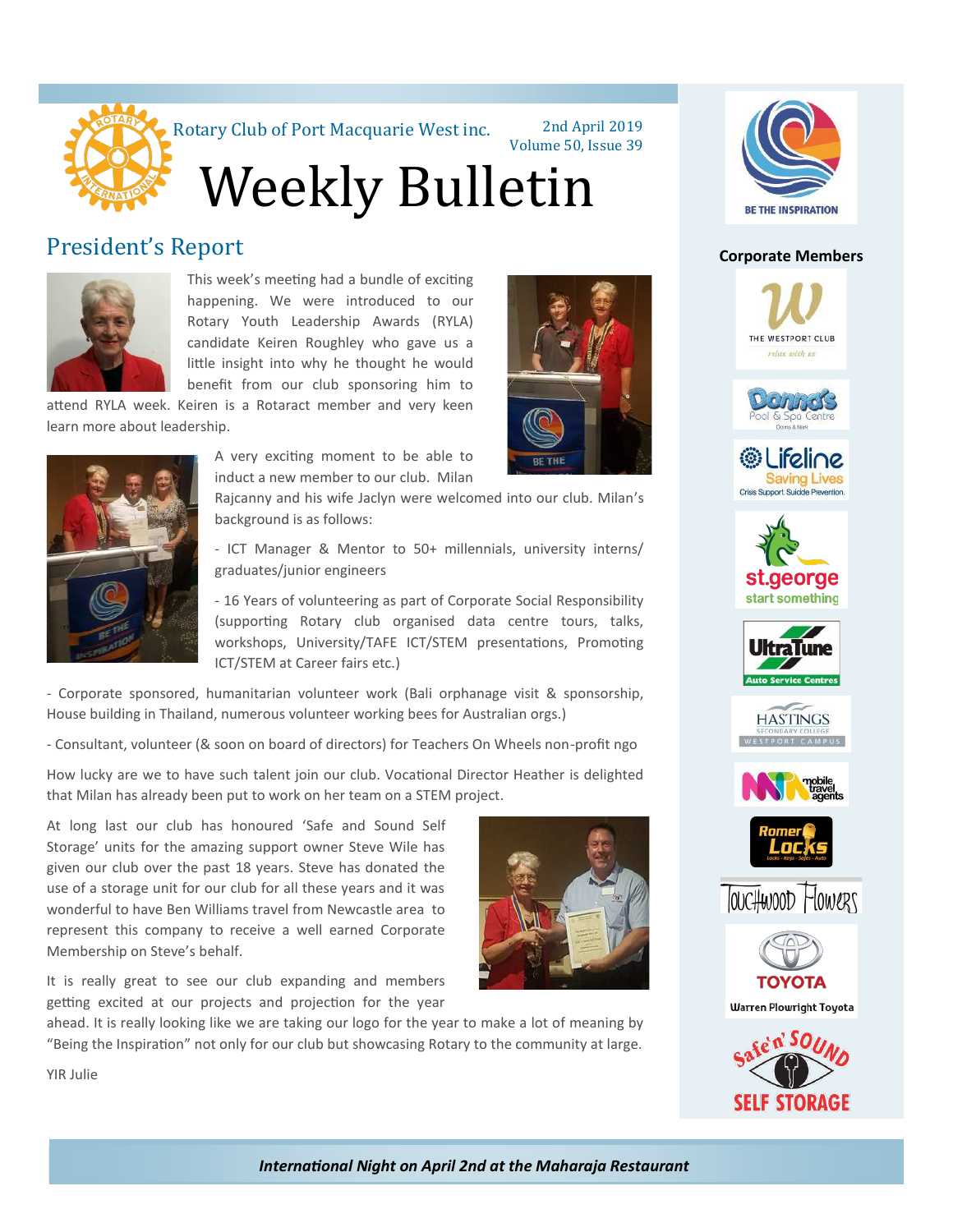#### Regular Meetings

Tuesdays 6:00pm for 6:30pm The Westport Club 25 Buller Street Port Macquarie **Apologies and guests to: Steve Atkin 0412 936 508 calstep54356@gmail.com**

#### Board 2018-19

| President:              | <b>Julie Constable</b>       |
|-------------------------|------------------------------|
| <b>President Elect:</b> | <b>Jeff Lipman</b>           |
|                         | Vice President: John Channon |
| Secretary:              | <b>Anthony Devine</b>        |
| Treasurer:              | <b>Helen Gleeson</b>         |
| <b>Club Service:</b>    | Kerry-Ann                    |
|                         | Weirick-O'Donnell            |
| International:          | Joan Gilson                  |
| <b>Vocational:</b>      | <b>Heather Mayne</b>         |
| Foundation:             | <b>Mike Chambers</b>         |
| Youth:                  | Daphne Flett                 |
| Membership:             | <b>Trevor Gilson</b>         |
| Community:              | <b>Rick Eller</b>            |

#### Contact Details

P.O. Box 330, Port Macquarie NSW 2444

www.rotarypmwest.org.au

Chartered 26th April 1971 by Rotary Club of Port Macquarie

### **Upcoming Events**

| 02/04/2019 | International Night<br>Maharaja Restaurant                               |
|------------|--------------------------------------------------------------------------|
| 09/04/2019 | Regular Dinner Meeting                                                   |
| 16/04/2019 | <b>Regular Dinner Meeting</b><br>Report on Indian RFE Trip - Lou Hayward |
| 23/04/2019 | <b>ANZAC Tribute Night</b>                                               |

#### Guest Speaker - Heather Cavanagh CSU

Our Guest speaker, Heather Cavanagh, highlighted the evening by giving a comprehensive overview of what Charles Sturt University has achieved since starting in Port Macquarie.

Professor Heather Cavanagh was appointed Deputy Vice-Chancellor (Research, Development and Industry) (DVC RDI) in March 2019 having been appointed Acting DVC RDI in September 2018. Prior to taking up this position, Professor Cavanagh was the inaugural Pro-Vice Chancellor, Global Engagement (Research & Partnerships) and before that was the Associate Dean (Deputy Dean) and Acting Executive Dean of Science.

Professor Cavanagh holds a Bachelor of Science (honours) Microbiology and PhD in Molecular Virology from the University of Glasgow, a Postgraduate Certificate of Education (with distinction) from the University of Strathclyde and a Postgraduate Certificate of University Leadership and Management from Charles Sturt University.

Over many years Professor Cavanagh has been instrumental in leading and developing offshore programs, developing and maintaining strong relationships with international institutions and developing partnerships and pathways for domestic and international students.

Charles Sturt University commenced intake of students in Port Macquarie in 2012, with just 34 students and offering just two courses, accounting and social work. As little as seven years have passed since then with approximately 1100 students enrolling in 2019 with a variety of course ranging from education, agriculture, horticulture, veterinary, science and environmental science to name a few.

Some interesting facts;

- CSU was formally incorporated on 19 July 1989.
- Australia's 8th Largest Uni.
- Australia's largest distance education provider.
- The highest graduate employment rate in Australia.
- Highest number of students and graduates from Indigenous, Regional, First in Family and low socioeconomic backgrounds in Australia.
- Once all stages of Port Macquarie campus are complete there will be capacity for 5,000 local students, and it will be CSU's largest campus by enrolment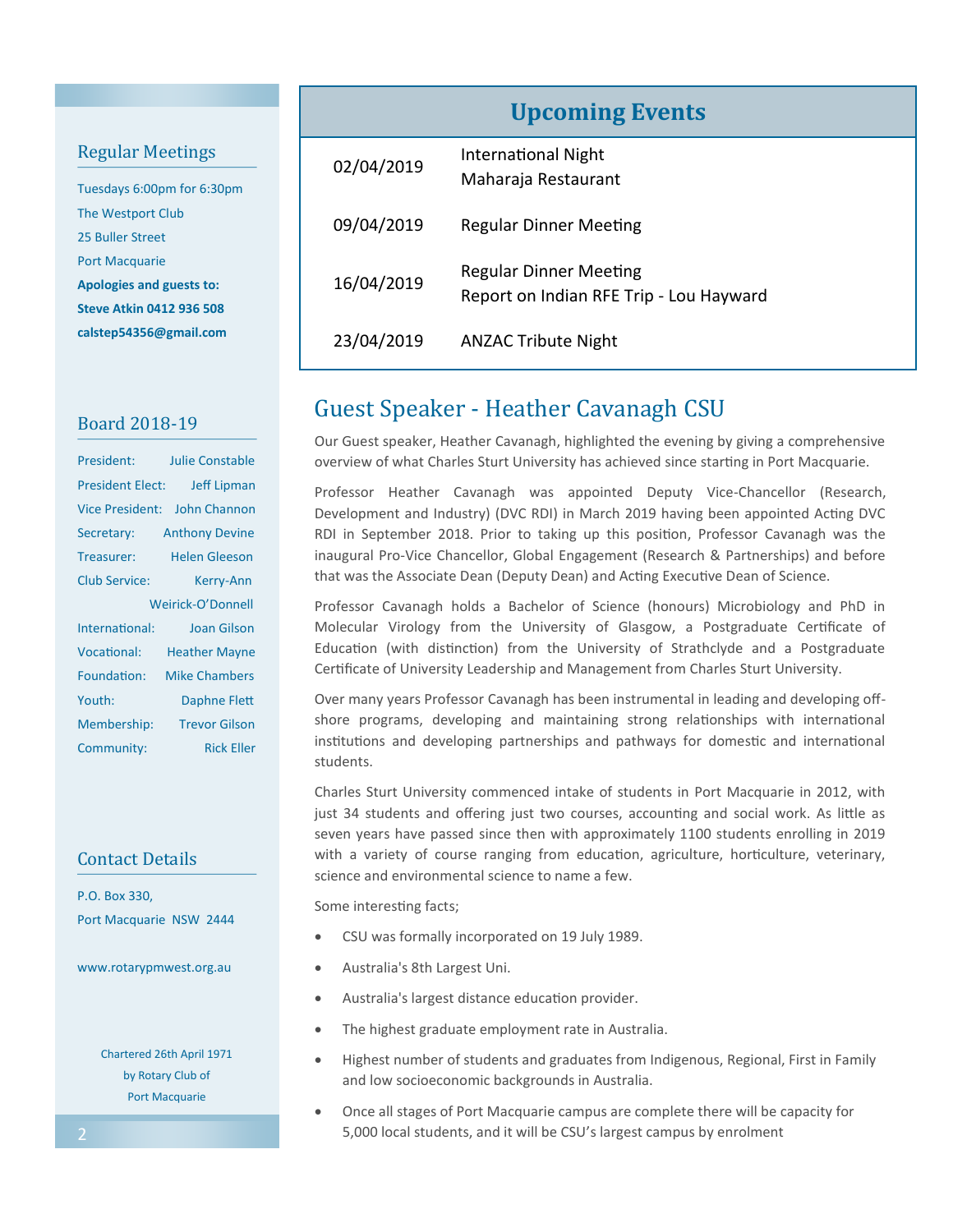#### There are 5 weeks left until the target date, so you should be aiming to have at least 45 coins in your tower

Year.

by now.

#### Ironman Volunteers Needed

Volunteers are needed to assist with marshalling at the upcoming Ironman competition on Sunday, May 5th. There will be two groups for the roster, either 11.00am start or 2.00pm start.

Those of you that have are filling a Centurion Tower should be starting to see some progress up the tower by now. All members should aim to have their towers filled by the end of April 2019 so that the funds can be collected and returned to the Foundation in time for the contribution to be recognised in this Rotary

Please check your availability and either add your name to the circulated list at this week's meeting or advise Jeff Lipman on 0431 290 299 or 6582 3951.

#### Decorations for ANZAC Night Needed

Keiren has asked that if any members have a lovely gum tree in their yard (within arms reach) that may require a trim, to please hold off until closer to our ANZAC tribute night. She would like to use some nice gum leaves and gum nuts if available as part of the table decorations.

If you can help out, please let Keiren know.

#### Profile: A vine idea

Heidi Kühn arrived in Utsunomiya, Japan, in 1975, a few months after the end of the Vietnam War. She was a Rotary Youth Exchange student, and what she saw and experienced in Japan led her to reflect on the post-World War II reconciliation between that country and her native United States. "The idea of former enemies bridging borders for peace left an impression in my heart," she says.

More than 20 years later, Kühn had become a successful television journalist. She was asked by the Commonwealth Club of California, a well-known public affairs forum, to host an event featuring Jerry White, a land mine survivor who had escorted Princess Diana on her last humanitarian mission in 1997. It was a short time after the death of Diana, whose efforts to ban land mines had inspired Kühn. "That night, I made a prophetic toast," she recalls. "'May the world go from mines to vines.'"

Kühn decided to act on those words and founded a nonprofit called Roots of Peace that has worked to remove hundreds of thousands of land mines and other unexploded ordnance from farmland and replace them with productive fields, such as orchards and vineyards.

In Afghanistan, the organization has helped restore fields in the Shomali Plain north of Kabul, which had been a thriving agricultural region until the Taliban burned vineyards, cut down fruit trees, and laid land mines. Since 2003, Roots of Peace has connected growers with supermarket chains in India.

Roots of Peace is also partnering with the Rotary clubs of San Francisco and Bangkok Klongtoey, Thailand, which received a \$197,000 global grant from The Rotary Foundation to remove land mines and plant black pepper vines and taro in Vietnam's Quang Tri province, and help farmers market the high-value crop.

Read the full story [here.](https://www.rotary.org/en/profile-rotary-member-forms-roots-peace-remove-land-mines)